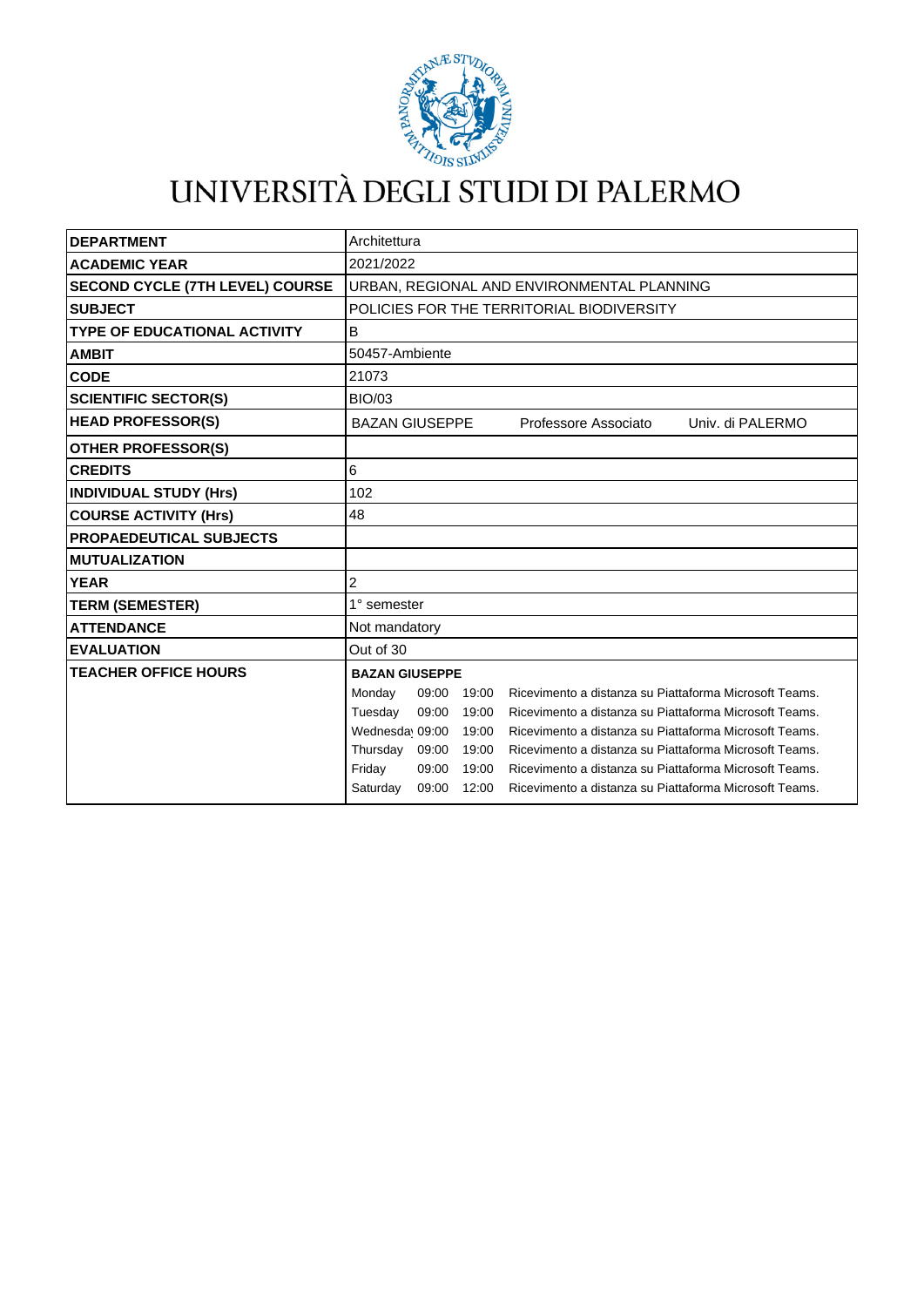## **DOCENTE:** Prof. GIUSEPPE BAZAN

| <b>PREREQUISITES</b>      | Basic knowledge in Biology and Ecology (concept of species, ecosystems,<br>landscape and environment).                                                                                                                                                                                                                                                                                                                                                                                                                                                                                                                                                                                                                                                                                                                                                                                                              |
|---------------------------|---------------------------------------------------------------------------------------------------------------------------------------------------------------------------------------------------------------------------------------------------------------------------------------------------------------------------------------------------------------------------------------------------------------------------------------------------------------------------------------------------------------------------------------------------------------------------------------------------------------------------------------------------------------------------------------------------------------------------------------------------------------------------------------------------------------------------------------------------------------------------------------------------------------------|
| <b>LEARNING OUTCOMES</b>  | Knowledge and Comprehension Abilities                                                                                                                                                                                                                                                                                                                                                                                                                                                                                                                                                                                                                                                                                                                                                                                                                                                                               |
|                           | The students shall acquire those tools that can help them understand the<br>interaction between structure and function of ecological systems and analyse<br>the natural processes and human activities that generate the biodiversity. This<br>knowledge will help the students realize ad apply the principal action of policy on<br>biodiversity.<br>This goal is achieved by attending lectures and seminars, participating in field<br>trip and G.I.S. activities.<br>The educational tools used for this goal are Power Point presentations, along<br>with handbooks and manuals.                                                                                                                                                                                                                                                                                                                              |
|                           | Ability to Apply Knowledge and Comprehension                                                                                                                                                                                                                                                                                                                                                                                                                                                                                                                                                                                                                                                                                                                                                                                                                                                                        |
|                           | The students will apply the theoretical concepts they have learnt during the<br>lectures and their individual study in a series of practical activities (definition of<br>conservation action for biodiversity conservation in landscape and urban<br>planning).<br>The following activities will help the students apply their knowledge: in-class GIS<br>activities, seminars, field trips, individual or group researches.<br>The educational tools used to achieve these goals include using PC software<br>which is able to process statistical data and maps; producing basic maps and<br>cartograms; preparing Power Point presentations.                                                                                                                                                                                                                                                                    |
|                           | Judgement Autonomy                                                                                                                                                                                                                                                                                                                                                                                                                                                                                                                                                                                                                                                                                                                                                                                                                                                                                                  |
|                           | The judgement autonomy of the students will be stimulated through the use of<br>qualitative methodologies and techniques of research (e.g. application of<br>standards and tools for biodiversity management and conservation).<br>Each student is invited, both individually and in group, to express his/her own<br>personal opinions on a case of study.<br>The educational tools used for spurring the autonomy of judgement include<br>preparing oral presentations about a case of application of actions in biodiversity<br>management and conservation and the related policies.                                                                                                                                                                                                                                                                                                                            |
|                           | <b>Communication Abilities</b>                                                                                                                                                                                                                                                                                                                                                                                                                                                                                                                                                                                                                                                                                                                                                                                                                                                                                      |
|                           | Teamworking and seminars allow the students to acquire communication<br>abilities by using diverse media, like oral presentations, graphical<br>representations (e.g. mental maps), written texts and Power Point presentations.<br>These communication abilities will allow the students to clearly express the<br>contents learned with adequate and appropriate technical and scientific<br>terminologies.<br>The students will discuss these topics through oral presentations, graphical<br>representations and written texts.<br>The educational tools used for these goal include thematic maps, ideograms,<br>photographic and hypertextual presentations.                                                                                                                                                                                                                                                  |
|                           | Learning Abilities                                                                                                                                                                                                                                                                                                                                                                                                                                                                                                                                                                                                                                                                                                                                                                                                                                                                                                  |
|                           | The course "Policy for Territorial Biodiversity" aims at teaching students the<br>capacity of analysis making possible subsequent studies with a high degree of<br>autonomy.<br>To that end, the course stimulates the students to develop a scientific curiosity<br>towards of the course issues.<br>The acquisition of these abilities will be tested through ongoing evaluations.<br>The educational tools used for this goal include handbooks and manuals, as<br>well as Power Point presentations.                                                                                                                                                                                                                                                                                                                                                                                                            |
| <b>ASSESSMENT METHODS</b> | The student will have to answer at least four oral questions, on all of the topics<br>described in the list below (see "Programma dell'insegnamento"), as studied in<br>the suggested readings list provided below.<br>The final evaluation aims at appraising whether the student possesses a good<br>knowledge and comprehension of the topics, and whether he/she has acquired<br>the ability to interpret and the autonomously judge actual cases.<br>The lowest evaluation grade will be achieved if the student proves his/her<br>knowledge and comprehension of the main subjects, at least within a general<br>framework, and can apply that knowledge.<br>The student shall also be able to present to the examiner, while competently<br>discussing, the topics related to Biodiversity Policy in a successful way. Below<br>that threshold, the student will not be able to pass the examination. On the |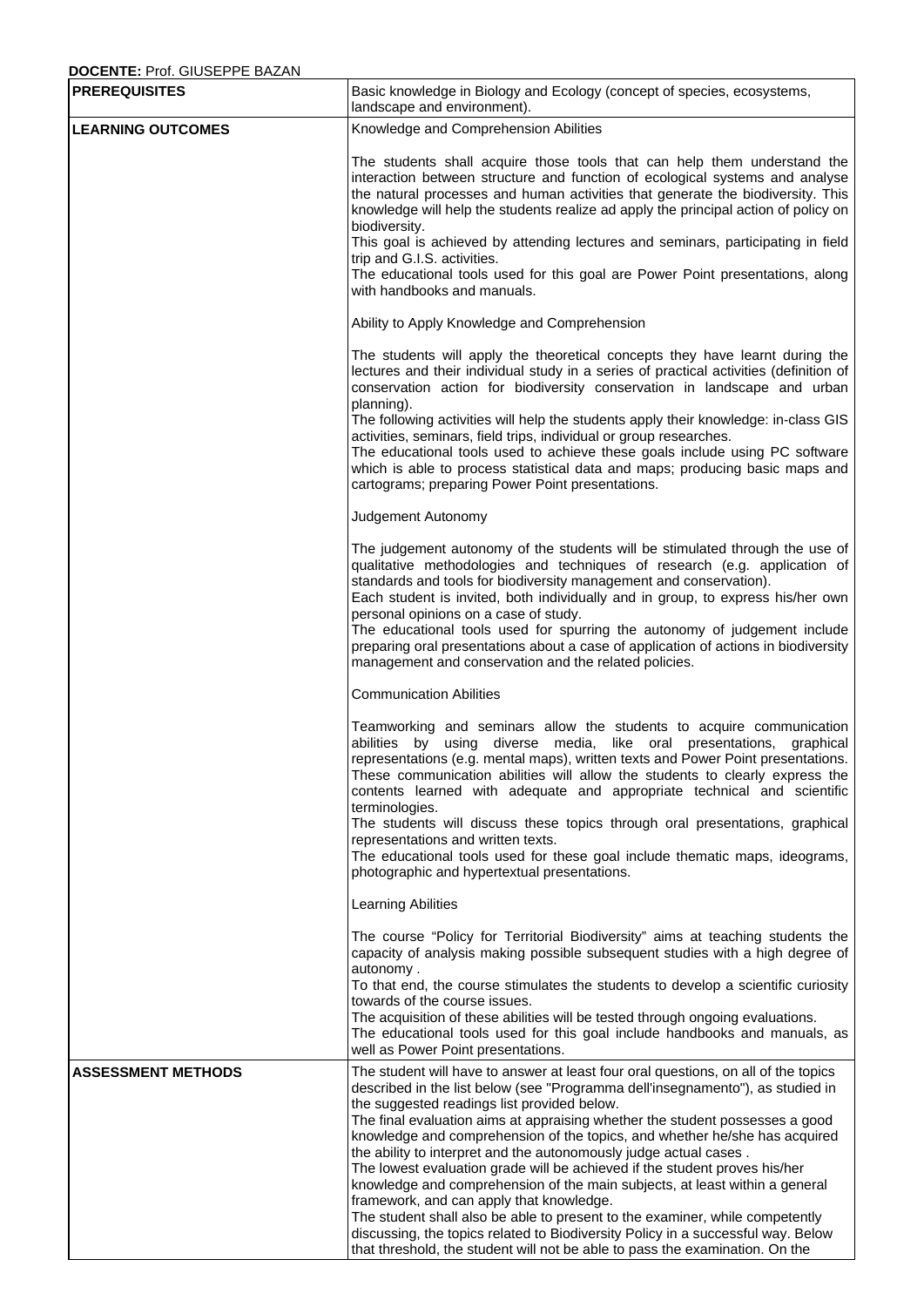|                               | contrary, the more the student will be able to interact with the examiner and<br>discuss the topics, and the more he/she will prove to have acquired the basics<br>of main national and international Policy on Biodiversity Conservation, the<br>higher will the evaluation grade be.                                                                                            |
|-------------------------------|-----------------------------------------------------------------------------------------------------------------------------------------------------------------------------------------------------------------------------------------------------------------------------------------------------------------------------------------------------------------------------------|
|                               | The evaluation grades range is comprised between 18 and 30, according to the<br>following criteria:                                                                                                                                                                                                                                                                               |
|                               | Excellent (30 - 30 e lode): Excellent knowledge of the subjects studied in the<br>course, excellent language skills, good analytical and interpretative capacity; the<br>student is fully able to understand the principal action of policy on biodiversity.                                                                                                                      |
|                               | Very good (26-29): Good mastery of the subjects studied in the course, very<br>good language skills; the student is able to ito understand the principal action of<br>policy on biodiversity                                                                                                                                                                                      |
|                               | Good (24-25): Knowledge of the main subjects studied in the course, good<br>language skills; the student shows a limited ability to understand the principal<br>action of policy on biodiversity.                                                                                                                                                                                 |
|                               | Average (21-23): Basic knowledge of some subjects studied in the course,<br>adequate language skills; poor ability to autonomously understand the principal<br>action of policy on biodiversity.                                                                                                                                                                                  |
|                               | Pass (18-20): Minimal knowledge of some subjects and of the technical<br>language; very poor or inexistent ability to autonomously apply techniques to to<br>understand the principal action of policy on biodiversity.                                                                                                                                                           |
|                               | Fail: The student does not have an acceptable knowledge of the subjects<br>studied in the "Policy for Territorial Biodiversity" course.                                                                                                                                                                                                                                           |
| <b>EDUCATIONAL OBJECTIVES</b> | The course aims to provide knowledge and methodological tools of analysis and<br>interpretation of physical complexity, biological and anthropogenic ecological<br>systems using as a reading key "biodiversity".<br>The course aims to provide a framework of knowledge of the issues inherent<br>nature and biodiversity conservation policies in relation to the landscape and |
|                               | urban planning.<br>Will be explored the methodologies of environmental and landscape planning.<br>Will be focused the study of biological and cultural diversity, understood as the<br>fundamental elements in the territory quality assessments.                                                                                                                                 |
| <b>TEACHING METHODS</b>       | Lectures, In-class activities, Seminars and Field trips                                                                                                                                                                                                                                                                                                                           |
| <b>SUGGESTED BIBLIOGRAPHY</b> | Blasi C., Boitani L., La Posta S., Manes F. & Marchetti M.: Stato della<br>Biodiversita' in Italia. Palombi Editore, 2005. ISBN: 887621514X<br>Blasi C., Boitani L., La Posta S., Manes F. & Marchetti M.: Biodiversity in Italy.<br>Contribution to the national strategy of biodiversity. Palombi Editore, 2007.<br>ISBN: 9788860600417<br>Lecture Notes.                       |

## **SYLLABUS**

| <b>Hrs</b> | <b>Frontal teaching</b>                                                                                                                                                                                                                                                            |
|------------|------------------------------------------------------------------------------------------------------------------------------------------------------------------------------------------------------------------------------------------------------------------------------------|
| 4          | The concept of biodiversity. The levels of biodiversity: genetic diversity; species diversity; the ecosystems and<br>landscapes diversity. Biodiversity and ecosystem services.                                                                                                    |
| 4          | Understanding biodiversity: biogeography and species richness, biodiversity and environment, biodiversity and<br>landscape.                                                                                                                                                        |
| 4          | Biodiversity of flora and vegetation. Biodiversity in forest and agricultural systems. Biodiversity of cultural<br>landscapes. Urban biodiversity.                                                                                                                                 |
| 4          | Biodiversity loss: land use changes; climatic changes; changes in CO2 concentration and nitrogen deposition;<br>alien species.                                                                                                                                                     |
| 4          | Conservation of biodiversity. In situ conservation: national parks, regional parks. The national framework law<br>on protected areas.                                                                                                                                              |
| 4          | Ex situ conservation: Seed Banks, Field collection, Botanical Gardens.                                                                                                                                                                                                             |
| 4          | International conventions of first and second generation: Stockholm Conference; Ramsar Convention;<br>Convention Concerning the Protection of the World Cultural and Natural Heritage; Convention on International<br>Trade in Endangered Species of Wild Fauna and Flora (CITES). |
| 4          | International conventions of third generation: Rio Conference (Convention on Biological Diversity); European<br>Landscape Convention.<br>Directive 92/43 / EEC - Habitat. National Strategy on Biodiversity.                                                                       |
| 4          | Natura 2000. Interpretation Manual of European Union Habitats. Management Plans of Natura 2000 sites.                                                                                                                                                                              |
| 4          | Biodiversity and environmental assessments: Assessment of plans and projects significantly affecting Natura<br>2000 sites, strategic environmental assessment (SEA).                                                                                                               |